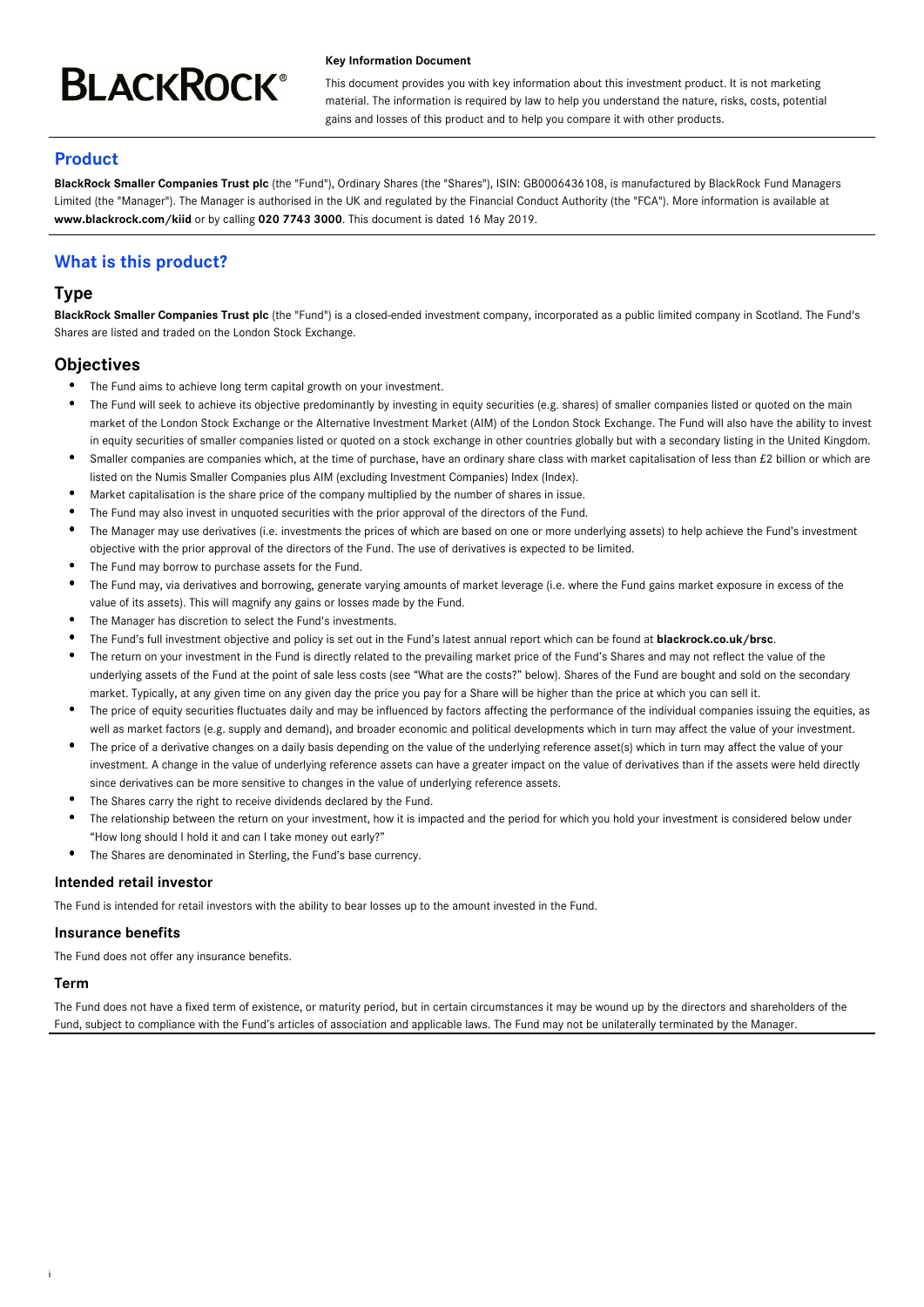## **What are the risks and what could I get in return?**

## **Risk Indicator**



- The summary risk indicator is a guide to the level of risk of this product compared to other products. It shows how likely it is that the product will lose money because of movements in the markets or because the Fund is not able to pay you.
- We have classified this product as 4 out of 7, which is a medium risk class. This classification rates the potential losses from future performance at a medium level, and poor market conditions could affect the value of your investment. This classification is not guaranteed and may change over time and may not be a reliable indication of the future risk profile of the Fund. The lowest category does not mean risk free.

Be aware of currency risk. You may receive payments in a different currency to that of your country and therefore the final return you will get will depend on the exchange rate between the two currencies. This risk is not considered in the indicator shown above.

- The insolvency of certain institutions providing services such as safekeeping of assets or acting as counterparty to derivatives or other instruments, may expose the Fund to financial loss.
- This product does not include any protection from future market performance so you could lose some or all of your investment.
- If the Fund is not able to pay you what is owed, you could lose your entire investment.

## **Performance Scenarios**

#### **Investment GBP10,000**

ii

| <b>Scenarios</b> |                                     | 1 year     | 3 years    | 5 years<br>(Recommended<br>holding period) |  |
|------------------|-------------------------------------|------------|------------|--------------------------------------------|--|
|                  |                                     | <b>GBP</b> | <b>GBP</b> | <b>GBP</b>                                 |  |
| <b>Stress</b>    | What you might get back after costs | 2,882      | 5,051      | 4,038                                      |  |
|                  | Average return each year            | $-71.2%$   | $-16.5%$   | $-11.9%$                                   |  |
| Unfavourable     | What you might get back after costs | 8,681      | 8,654      | 9,071                                      |  |
|                  | Average return each year            | $-13.2%$   | $-4.5%$    | $-1.9%$                                    |  |
| Moderate         | What you might get back after costs | 10,839     | 12,692     | 14,863                                     |  |
|                  | Average return each year            | 8.4%       | 9.0%       | 9.7%                                       |  |
| Favourable       | What you might get back after costs | 13,460     | 18,514     | 24,220                                     |  |
|                  | Average return each year            | 34.6%      | 28.4%      | 28.4%                                      |  |

This table shows the money you could get back over the next 5 years, under different scenarios, assuming that you invest GBP10,000.

The scenarios shown illustrate how your investment could perform. You can compare them with the scenarios of other products.

- The scenarios presented are an estimate of future performance based on evidence from the past on how the value of this investment varies, and are not an exact indicator. What you get will vary depending on how the market performs and how long you keep the investment/product.
- The stress scenario shows what you might get back in extreme market circumstances, and it does not take into account the situation where the Fund is not able to pay you.
- The figures shown include all the costs of the product itself, but may not include all the costs that you pay to your broker, financial adviser or distributor. The figures do not take into account your personal tax situation, which may also affect how much you get back. The performance scenarios are based on share price total return with dividends reinvested.

## **What happens if BlackRock Fund Managers Limited is unable to pay out?**

The Manager is not obliged to pay out the Shares in the Fund. The Fund is a closed-ended investment company and, as such, shareholders in the Fund have no right to have their shares redeemed or repurchased by the Fund. The Fund is required to pay out any surplus assets to shareholders on a winding up of the Fund, provided the Fund has satisfied all of its liabilities. As a shareholder of the Fund you would not be able to make a claim to the Financial Services Compensation Scheme about the Fund in the event that the Fund is unable to pay out.